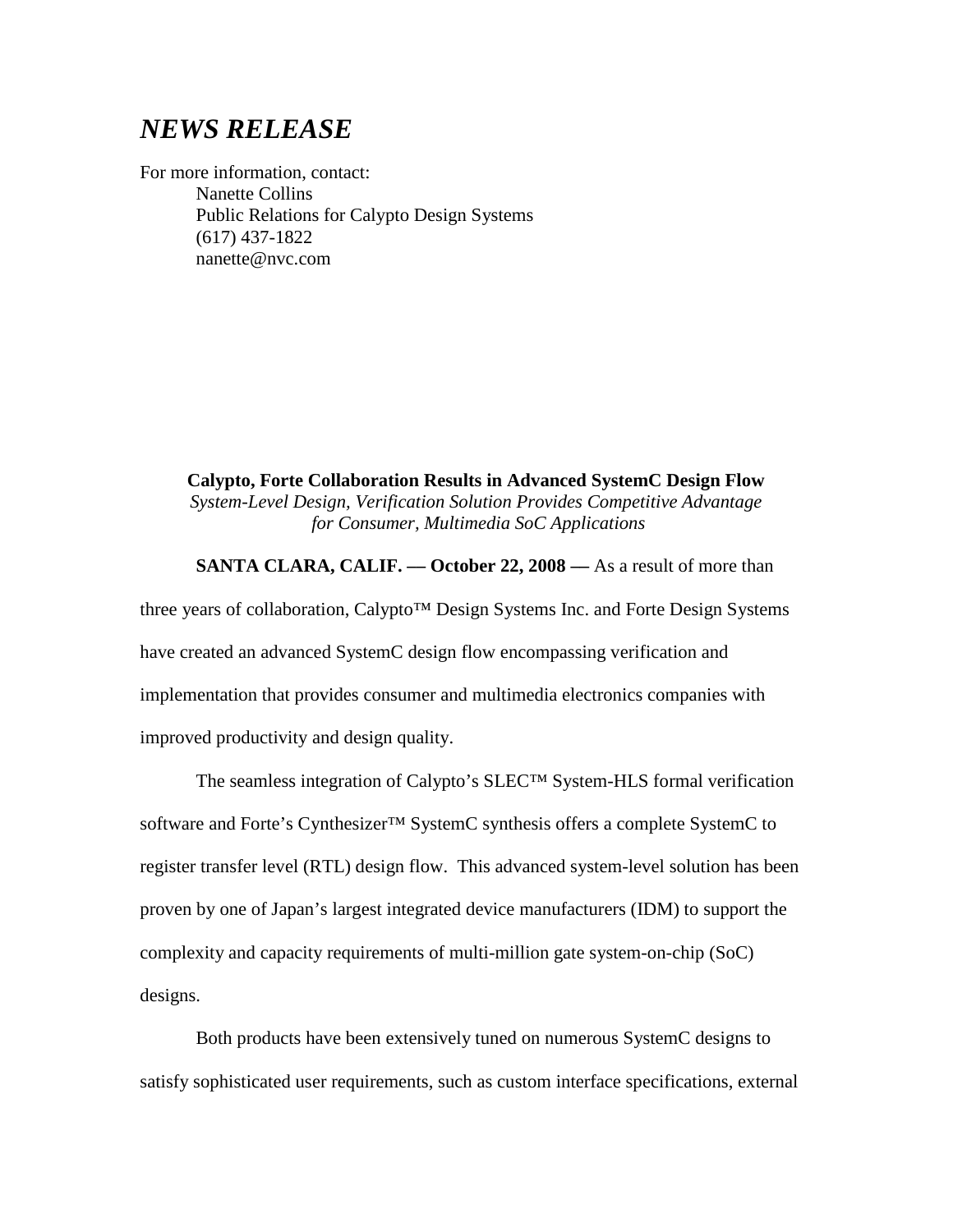memory interfaces and fixed point datatypes. The advanced SystemC design flow enables users to specify and verify SoC functionality, communication and timing at the system level. SLEC verifies the equivalence of two SystemC models during system-level model refinement and comprehensively verifies the RTL code generated from Cynthesizer.

"Japanese SOC design teams continue to break new ground in deploying SystemC design methods," notes Tom Sandoval, Calypto's chief executive officer (CEO). "The advanced SystemC design flow linking Calypto and Forte products is enabling industry leading design productivity in the development of complex consumer and multimedia SOCs."

"High-level synthesis continues to provide a significant time-to-market advantage for design teams around the world," says Sean Dart, Forte's president and CEO. "Coupled with sequential logic equivalence checking, designers can further improve their productivity and confidence using industry standard SystemC in their ESL design flow."

Calypto, the leader in sequential analysis technology, will demonstrate this advanced SystemC solution at the Forte User Group Meeting in Shin Yokohama, Japan, Friday, October 31. For details, visit: www.ForteDS.co.jp

#### **About SLEC**

SLEC™ System-HLS verifies the RTL generated from high-level synthesis (HLS) tools and is tightly integrated into HLS design flows by automating functional verification setup and supporting HLS language extensions. SLEC System-HLS verifies SystemC and RTL designs without the need for writing testbenches or running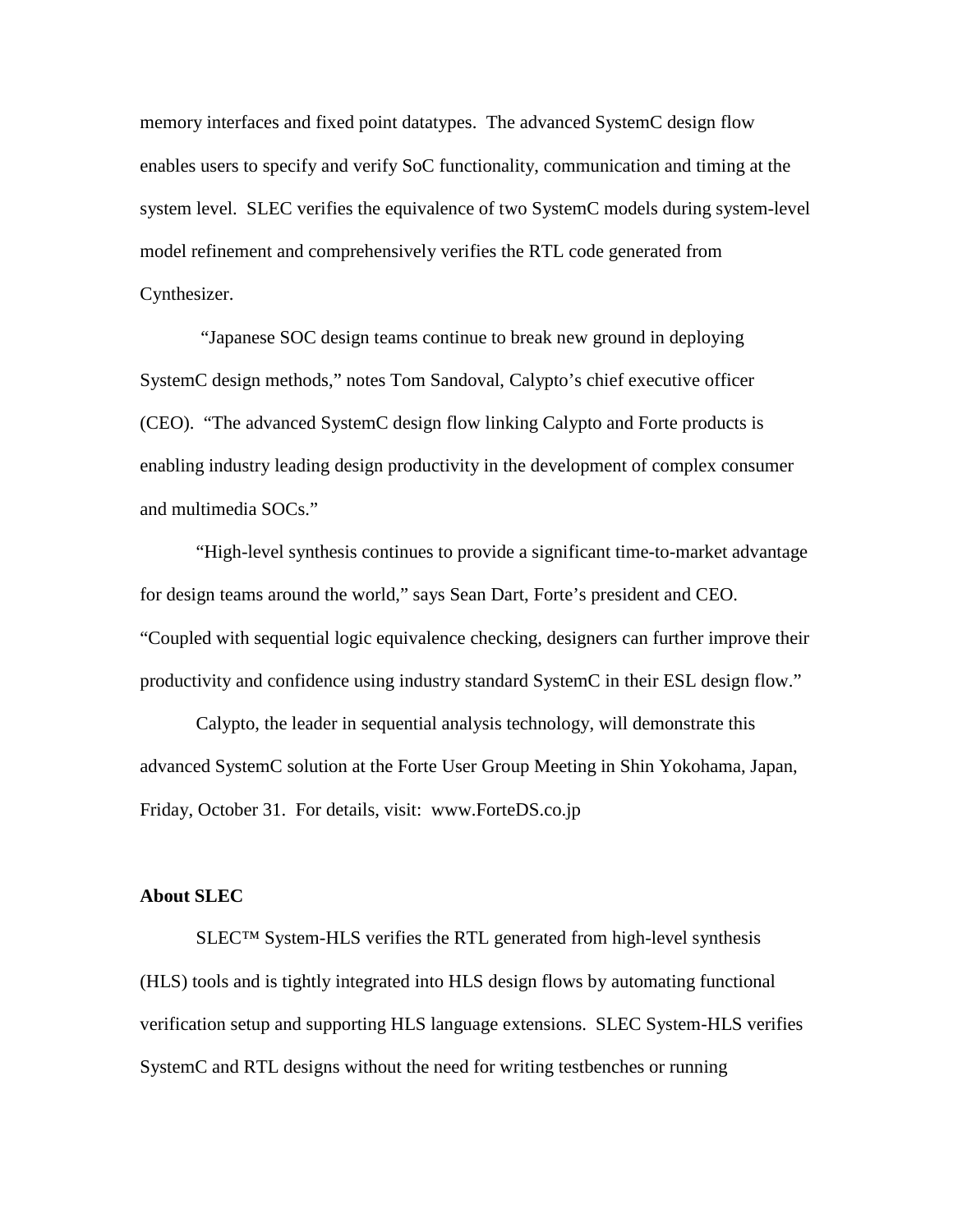simulation. SLEC System-HLS is part of Calypto's proven SLEC product family that also includes SLEC System, SLEC RTL and SLEC CG.

## **About Cynthesizer**

Forte's Cynthesizer delivers production quality RTL in one tenth of the time of hand coded RTL designs, improves results, and eliminates downstream timing closure problems. Cynthesizer uses a high-level SystemC description to give designers the ability to build designs with custom interfaces and challenging architectural requirements not possibly with other C-based products. Cynthesizer can automatically retarget designs to new speeds and process technologies and supports a level of reuse that is impossible in RTL. Cynthesizer is the practical, silicon-proven, high-level synthesis solution.

### **About Calypto**

Founded in 2002, Calypto Design Systems, Inc. empowers designers to create high-quality, low-power electronic systems by providing best-in-class power optimization and functional verification software, based on its patented sequential analysis technology. Calypto, whose customers include Fortune 500 companies worldwide**,** is a member of the Cadence Connections program, the IEEE-SA, Synopsys SystemVerilog Catalyst Program, the Mentor Graphics OpenDoor program, Si2 and is an active participant in the Power Forward Initiative. Calypto has offices in Europe, India, Japan and North America. Corporate Headquarters is located at: 2933 Bunker Hill Lane, Suite 202, Santa Clara, Calif. 95054. Telephone: (408) 850-2300. More information can be found at: [www.calypto.com.](http://www.calypto.com/)

## **About Forte Design Systems**